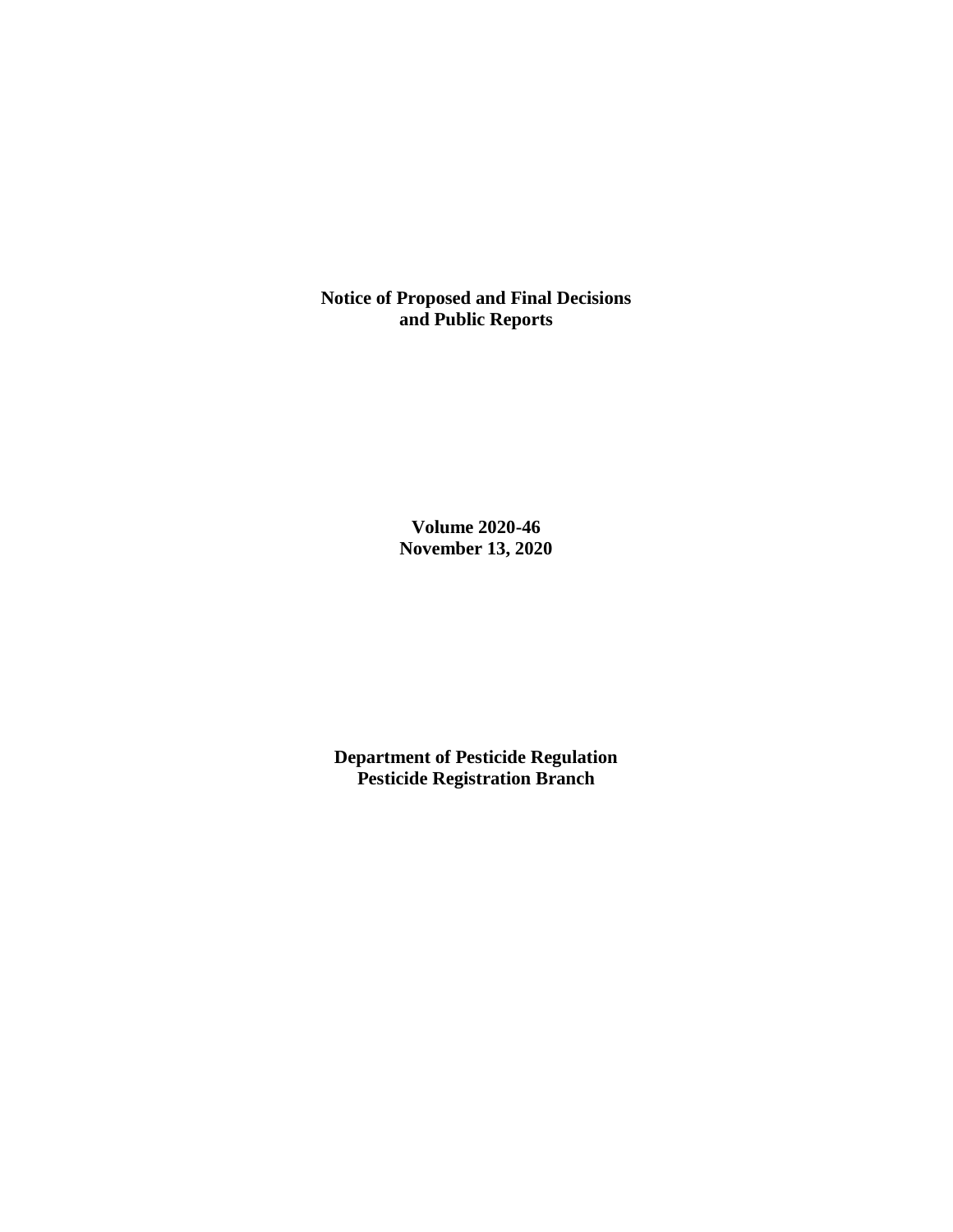# COMMENT PERIOD ENDS DECEMBER 13, 2020

# **NOTICE OF FINAL DECISIONS TO REGISTER PESTICIDE PRODUCTS AND WRITTEN EVALUATION**

Pursuant to Title 3, California Code of Regulations section 6255, the Director of the Department of Pesticide Regulation (DPR), files this Notice of Final Decisions to Register Pesticide Products with the Secretary of the Resources Agency for posting. This notice must remain posted for a period of 30 days for public inspection. Between the time DPR posts a proposed registration decision for public comment and DPR makes a final decision regarding the product, nonsignificant changes may be made to the product label (e.g., revising the product name, changing a master label to an end-use marketing label, correcting typographical errors). If the changes are not significant, DPR will not re-notice the product for public review and comment. However, if significant changes are made to the product label that substantially affect DPR's analysis on direct or indirect significant adverse environmental or human health impacts that can reasonably be expected to occur from the proposed decision, DPR will re-notice the product label for public review and comment.

In addition, for any product that is posted proposed to register as a conditional registration, the registrant may address the conditions of registration by providing the appropriate data or modifying the product label (e.g., remove use site, add "not for use in California" to a use site) during the posting period. If the registrant adequately addresses the conditions of registration during the posting period and the resulting change to the product label is not significant such that DPR must re-post the product label for review and public comment, DPR will post the product below, but will no longer have a "conditional" designation by the registration type.

For information about submitting a request for any documents related to this notice, please visit [https://www.cdpr.ca.gov/public\\_r.htm.](https://www.cdpr.ca.gov/public_r.htm)

To view the public report that was issued when the product was proposed for registration, click on the hyperlinked Tracking Number for the product.

*Tracking Number with hyperlink to public report – (EPA Registration Number) Applicant / Brand Name*

**None to report.**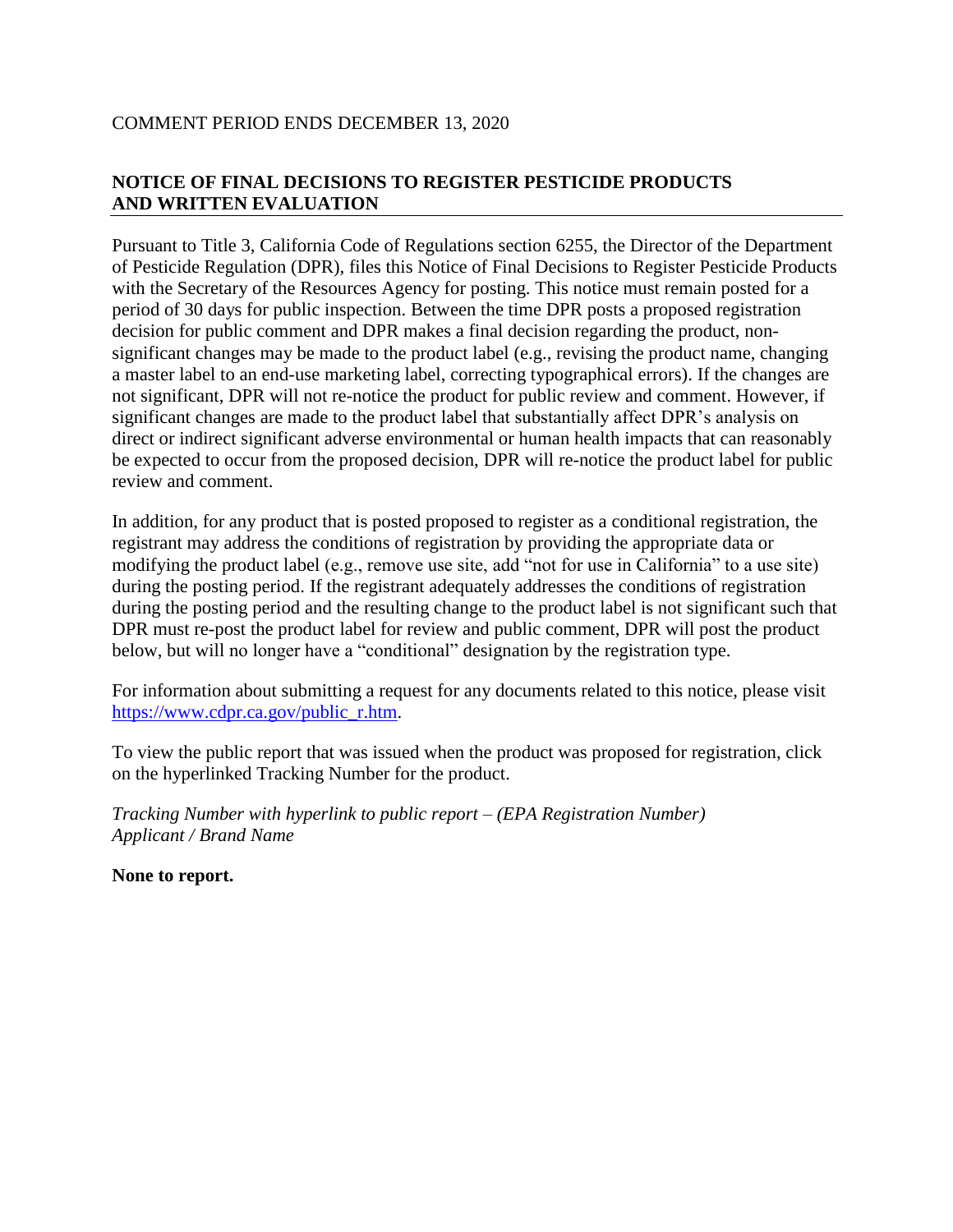# **Notice of Final Decisions to Register (Continued) Page 2**

#### **Written Evaluation**

Pursuant to Title 3, California Code of Regulations section 6254, this notice includes a written evaluation of significant environmental points raised in comments submitted during the review and comment period required by Title 3, California Code of Regulations section 6253 for any of the products listed above.

### **DPR received no comments on the above listed products.**

Tulio Macedo

11/13/2020

 Tulio Macedo, Chief Pesticide Registration Branch

Dated